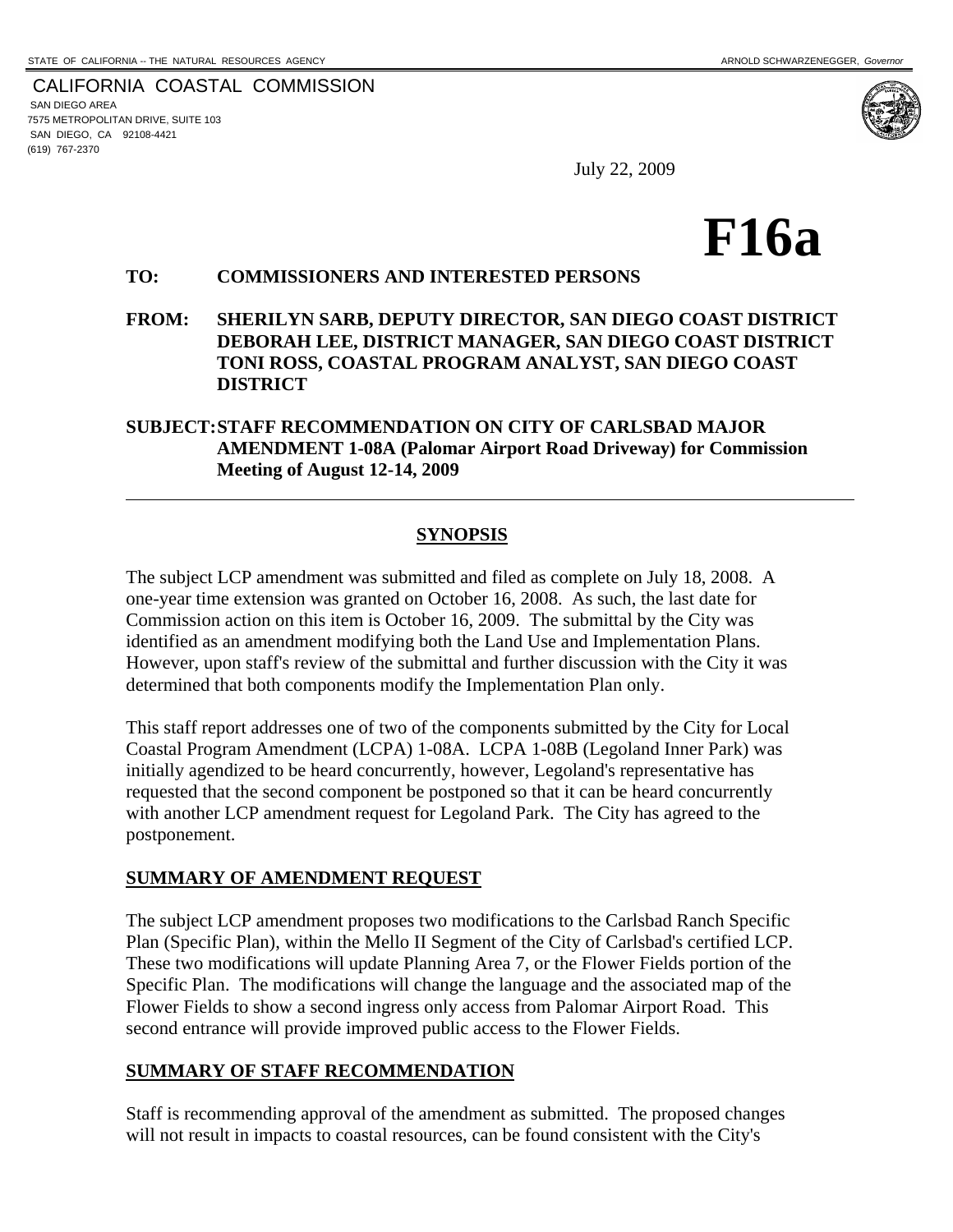certified Local Coastal Program, and will result in the improvement of public access at a highly utilized, lower cost public amenity.

The appropriate resolutions and motions begin on Page 4. The findings for approval of the Implementation Plan Amendment as submitted begin on Page 5.

## **ADDITIONAL INFORMATION**

 $\overline{a}$ 

Further information on the City of Carlsbad LCP amendment 1-08A may be obtained from Toni Ross, Coastal Planner, at (619) 767-2370.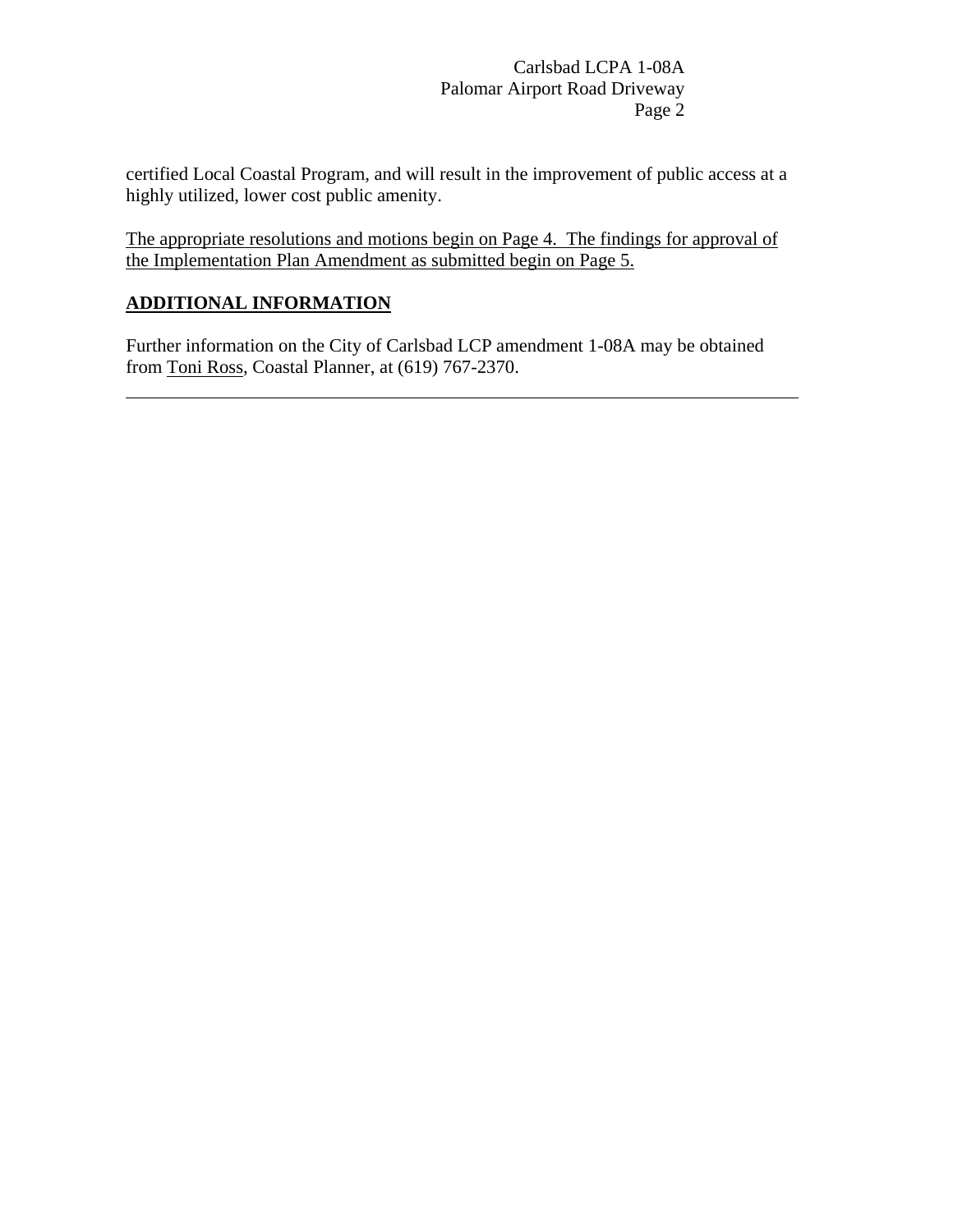## **PART I. OVERVIEW**

# **A. BACKGROUND**

The City of Carlsbad's certified LCP contains six geographic segments, as follows: Agua Hedionda, Mello I, Mello II, West Batiquitos Lagoon/Sammis Properties, East Batiquitos Lagoon/Hunt Properties, and Village Redevelopment. Pursuant to Sections 30170(f) and 30171 of the Public Resources Code, the Coastal Commission prepared and approved two portions of the LCP, the Mello I and II segments in 1980 and 1981, respectively. The West Batiquitos Lagoon/ Sammis Properties segment was certified in 1985. The East Batiquitos Lagoon/Hunt Properties segment was certified in 1988. The Village Redevelopment Area LCP was certified in 1988; the City has been issuing coastal development permits there since that time. On October 21, 1997, the City assumed permit jurisdiction and has been issuing coastal development permits for all segments except Agua Hedionda. The Agua Hedionda Lagoon LCP segment is a deferred certification area until an implementation plan for that segment is certified. This LCP amendment affects both the Mello II and the West Batiquitos/Sammis Properties Segments of the City's coastal zone.

The Mello II Segment Land Use Plan and Implementation Plan were approved in 1981. The Mello II Segment is comprised of 5,500 acres, or approximately 75% of the City. Unresolved issues remained for the segment regarding preservation of agricultural lands, and protection of steep sensitive slopes. Multiple additional amendments were brought forward, with the incorporation of the Carlsbad Ranch Specific Plan, the Commission certified the City's LCP, and the City obtained permit authority in 1996.

Carlsbad Ranch is comprised of 423.5 acres located on the north side of Palomar Airport Road, within the Mello II Segment of the City. Historically, this land was used for agriculture. The Commission originally approved the Carlsbad Ranch Specific Plan in 1993. In 1996, the City brought forward an amendment to include additional uses within the Carlsbad Ranch area to allow the development of office, research and development, related light manufacturing, commercial, hotel/timeshare, destination resort, golf course, agriculture, a vocational school, and Legoland. The subject LCP amendment will be the second amendment to the Carlsbad Ranch Specific Plan.

# **B. STANDARD OF REVIEW**

Pursuant to Section 30513 of the Coastal Act, the Commission may only reject zoning ordinances or other implementing actions, as well as their amendments, on the grounds that they do not conform with, or are inadequate to carry out, the provisions of the certified land use plan. The Commission shall take action by a majority vote of the Commissioners present.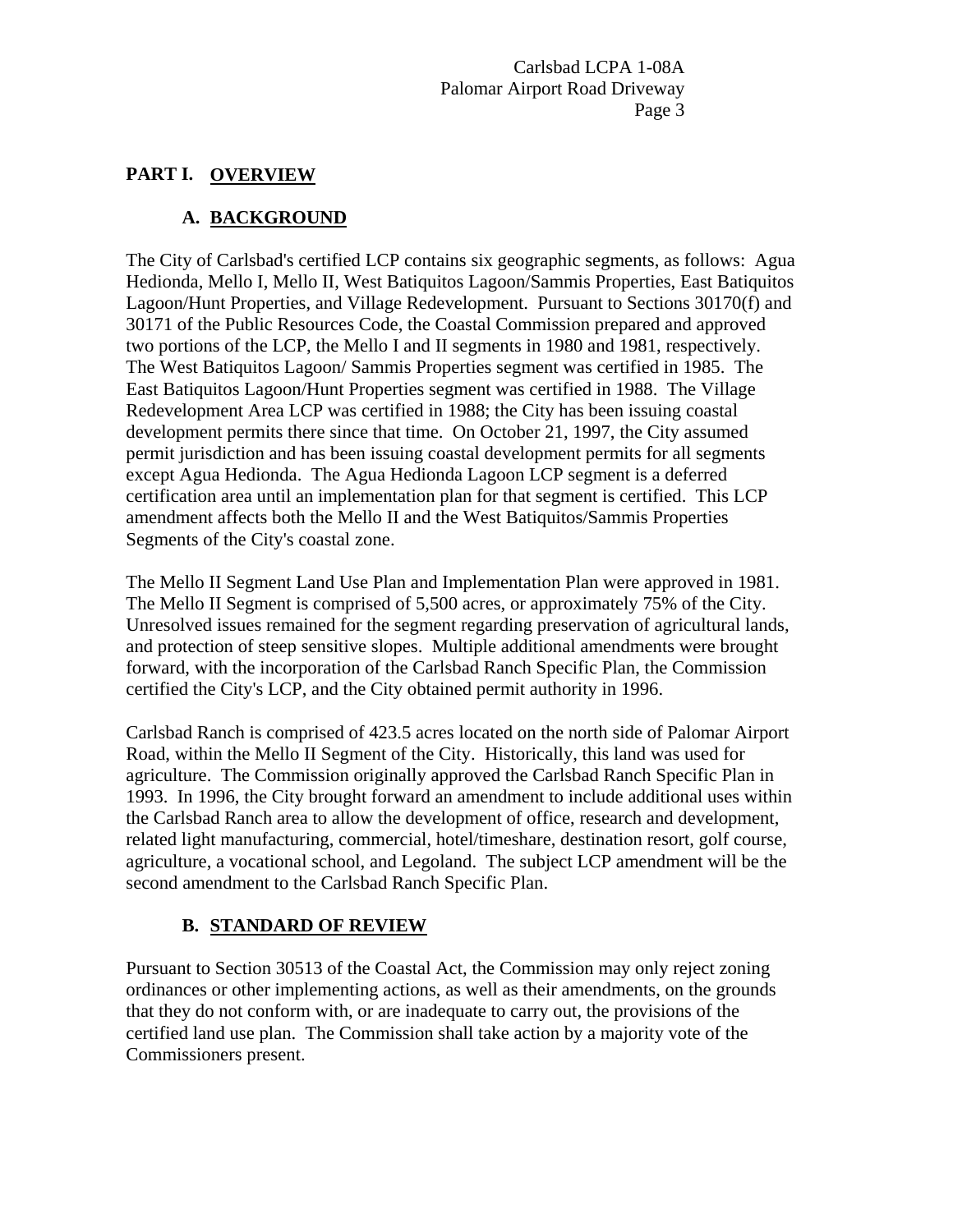## **C. PUBLIC PARTICIPATION**

The City has held Planning Commission and City Council meetings with regard to the subject amendment request. All of those local hearings were duly noticed to the public. Notice of the subject amendment has been distributed to all known interested parties.

## **PART II. LOCAL COASTAL PROGRAM SUBMITTAL - RESOLUTIONS**

Following a public hearing, staff recommends the Commission adopt the following resolutions and findings. The appropriate motion to introduce the resolution and a staff recommendation are provided just prior to each resolution.

### **I. MOTION:** *I move that the Commission reject the Implementation Program Amendment for the City of Carlsbad LCP Amendment No. 1-08A as submitted.*

## **STAFF RECOMMENDATION OF CERTIFICATION AS SUBMITTED:**

Staff recommends a **NO** vote. Failure of this motion will result in certification of the Implementation Program Amendment as submitted and the adoption of the following resolution and findings. The motion passes only by an affirmative vote of a majority of the Commissioners present.

### **RESOLUTION TO CERTIFY IMPLEMENTATION PROGRAM AMENDMENT AS SUBMITTED:**

The Commission hereby certifies the Implementation Program Amendment for the City of Carlsbad as submitted and adopts the findings set forth below on grounds that the Implementation Program Amendment conforms with, and is adequate to carry out, the provisions of the certified Land Use Plan, and certification of the Implementation Program Amendment will meet the requirements of the California Environmental Quality Act, because either 1) feasible mitigation measures and/or alternatives have been incorporated to substantially lessen any significant adverse effects of the Implementation Program Amendment on the environment, or 2) there are no further feasible alternatives or mitigation measures that would substantially lessen any significant adverse impacts on the environment that will result from certification of the Implementation Program.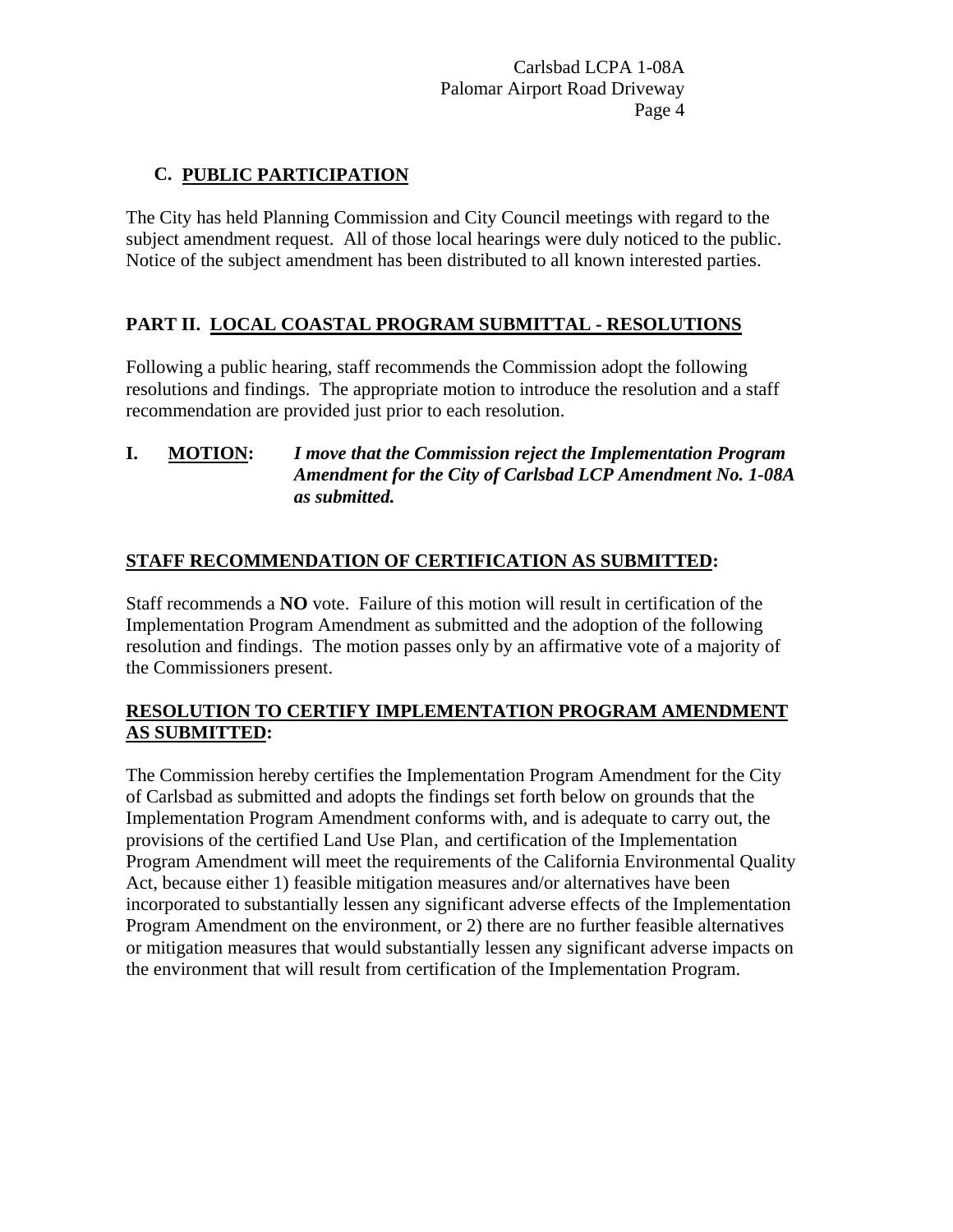## **PART III. FINDINGS FOR APPROVAL OF THE CITY OF CARLSBAD IMPLEMENTATION PLAN AMENDMENT, AS SUBMITTED**

## **A. AMENDMENT DESCRIPTION**

The subject LCP amendment proposes two modifications to the Carlsbad Ranch Specific Plan (Specific Plan), within the Mello II Segment of the City of Carlsbad's certified LCP. These two modifications will update Planning Area 7, or the Flower Fields portion of the Specific Plan. The modification will change the language and the associated map of the Flower Fields to show a second ingress only access from westbound Palomar Airport Road. This second entrance will provide improved access by the public to the Flower Fields.

The associated improvements include a 16 foot wide driveway for vehicular access located approximately 530 feet east of the intersection of Paseo del Norte and Palomar Airport Road (PAR) (ref. Exhibit #1). Also proposed is an additional right hand turn lane and associated landscaping on northern edge of PAR (ref. Exhibit #5). The City is including the additional right hand turn lane and landscaping along PAR to be included as a part of a larger-scale project widening PAR. The widening of PAR itself does not require an LCP amendment and is not located within the appeals jurisdiction of the Coastal Commission. The non-appealable Notice of Final Action for the City's Coastal Development Permit was received by the Commission on July 22, 2008.

# **B. FINDINGS FOR APPROVAL**

The standard of review for LCP implementation submittals or amendments is their consistency with and ability to carry out the provisions of the certified LUP.

a) Purpose and Intent of the Ordinance.

The subject LCP amendment is located within the Carlsbad Ranch Area. The Carlsbad Ranch Specific Plan (Specific Plan) was found consistent with the City's certified LCP in 1993 and thus became the Implementing Plan for this 447.4 acre region of the City. Carlsbad Ranch is located in the northwest quadrant of the City and north of Palomar Airport Road. The purpose of the Specific Plan is to provide a comprehensive set of guidelines, regulations, and implementation programs for guiding and ensuring the orderly development of the Carlsbad Ranch Area. This amendment is more expressly located in Planning Area 7 - Flower Fields - of the Specific Plan. The intent of the development standards for Planning Area 7 is to ensure that the flower fields remain in production in perpetuity.

b) Major Provisions of the Ordinance.

Planning Area 7 of the Specific Plan is designated as a land use for Agriculture and is located in the City designated Open Space (OS) Zone. The development standards within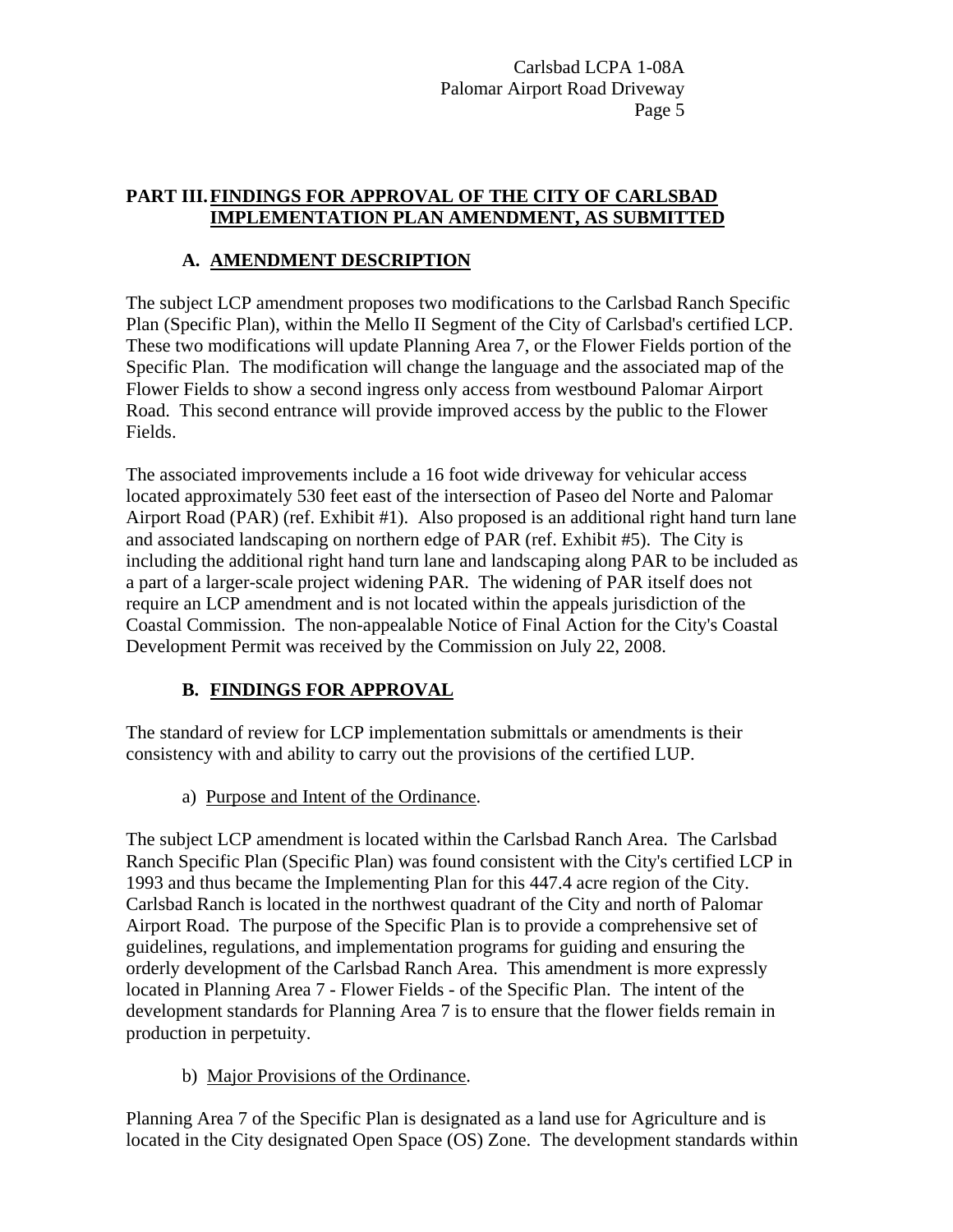the Specific Plan also identified the site as Open Space, however, the permitted uses differ between the Open Space defined in the Zoning Code, and the Specific Plan defined Open Space for Planning Area 7. Once a Specific Plan is reviewed by the Commission for consistency with the LUP and certified, the definitions and design standards within the Specific Plan become the standard of review. Thus the site is subject to the development standards of the Specific Plan rather than the City's Zoning Ordinance, and can still be found consistent with the City's certified LCP.

 Planning Area 7 includes designated Principal Permitted Uses, Accessory Uses and Structures, and Conditional Permitted Uses. Applicable permitted uses are as follows:

iii. Accessory uses and structures permitted:

[…]

- Parking, Staging, Processing and Storage Areas for Agricultural Crops;
- Facilities for the sale of flowers, produce and other items related to the promotion of the "Flower Fields";
- Other similar accessory uses and structures, determined by the Planning Director to be required for the conduct of the principal uses.
- c) Adequacy of the Ordinance to Implement the Certified LUP Segments.

The City of Carlsbad has applicable policies within the Mello II Segment of their certified LCP and state:

## Policy 2-2 LCPA 90-08 Carlsbad Ranch Specific Plan "Mixed-Use" Development

This policy provides conditional development standards for the area of approximately 423 acres north of Palomar Airport Road, east of Paseo del Norte, and east of Car Country Drive (See Exhibit 4.3, Page 74). All such lands owned by Carltas or Ecke or their successors in interest shall be permitted, pursuant to approval of a Specific Plan to convert certain agricultural lands to residential and/or non-residential (including tourist-serving commercial) development as a means of providing supplementary uses which will assist in the retention of agricultural and public recreation uses on the remaining portions of these parcels. It should be noted that residential uses are possible only where they do not conflict with the Airport Influence Area and where compatible with adjacent uses.

# […]

(4) All remaining lands as shown in Exhibit 4.3 shall as a condition of the Specific Plan be preserved in agriculture and/or public recreation for as long as feasible. Feasibility shall be determined for the entire area covered by this restriction. Further,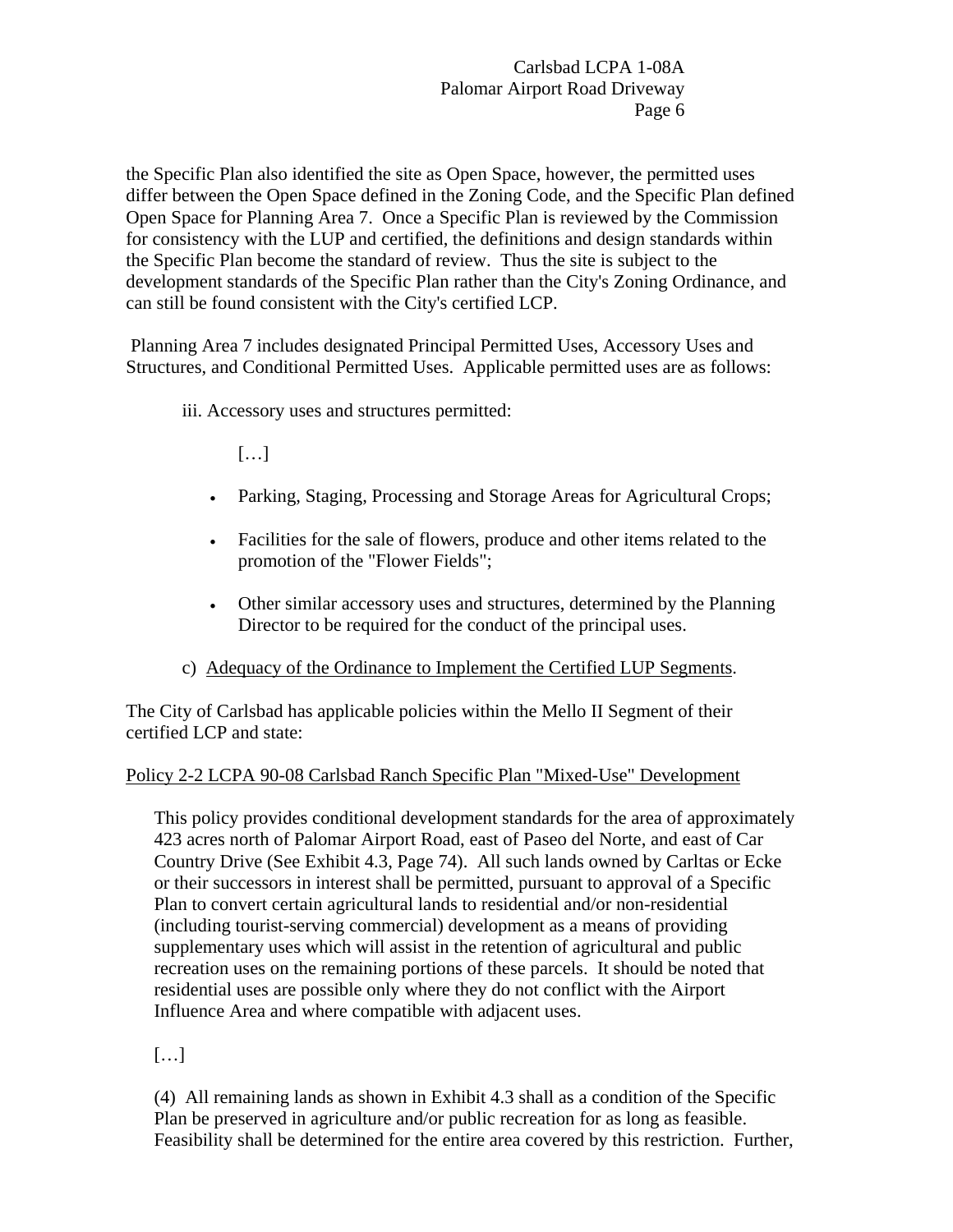feasibility shall be subject to the requirements of the Mello II Coastal Agricultural Overlay Zone (ref. Exhibit #4).

## Policy 6-5 Need for 200 Additional Hotel-Motel Rooms, and Visitor Serving Uses

Approximately 40 acres of additional visitor-serving (hotel-motel and restaurant) uses should be established. Assuming the density of approximately ten hotel-motel rooms per acre, the estimated need of 200 additional rooms can be achieved. *Restaurants and other visitor-serving facilities also need to be provided* [emphasis added]

# […]

The Carlsbad Flower Fields have been in operation in some form for over six decades. The nearly fifty acres of Giant Tecolote Ranunculus flowers that make up the Flower Fields bloom for approximately six to eight weeks each year, from early March through early May. Presently, more than 150,000 people visit the flower fields each year. The general cost to visit the flower fields is \$10 for adults, \$9 for seniors and \$5 for children. A discounted season pass is also available. Given the inexpensive price to visit the flower fields, and the number of annual visitors, the Flower Fields can be considered one of the lower cost visitor serving recreational facilities in Carlsbad's coastal zone.

Again, the project site is located in the Open Space (OS) Zone of the City's Zoning Code as well as within the Specific Plan. However, development within the Specific Plan area is subject to the development standards of the Specific Plan Open Space designation rather than the City's Zoning Ordinance defined Open Space. Access driveways are considered a permitted accessory use within the Open Space area for Planning Area 7 and can be considered necessary to maintain the principle uses (visitor serving attraction).

The modifications to the Specific Plan solely include language to facilitate the construction of an additional right hand turn lane and access driveway along Palomar Airport Road. The additional driveway will improve visitor access to the Carlsbad Flower Fields and traffic flow along Palomar Airport Road, a primary coastal access route. Both the City's LCP and the Carlsbad Ranch Specific Plan support the retention of this agricultural operation and protect lower cost visitor serving recreational uses. As such, the proposed amendment can be found consistent with the City's certified LUP.

## **PART IV. CONSISTENCY WITH THE CALIFORNIA ENVIRONMENTAL QUALITY ACT (CEQA)**

Section 21080.9 of the California Public Resources Code – within the California Environmental Quality Act (CEQA) – exempts local government from the requirement of preparing an environmental impact report (EIR) in connection with its activities and approvals necessary for the preparation and adoption of a local coastal program. The Commission's LCP review and approval program has been found by the Resources Agency to be functionally equivalent to the EIR process. Thus, under CEQA Section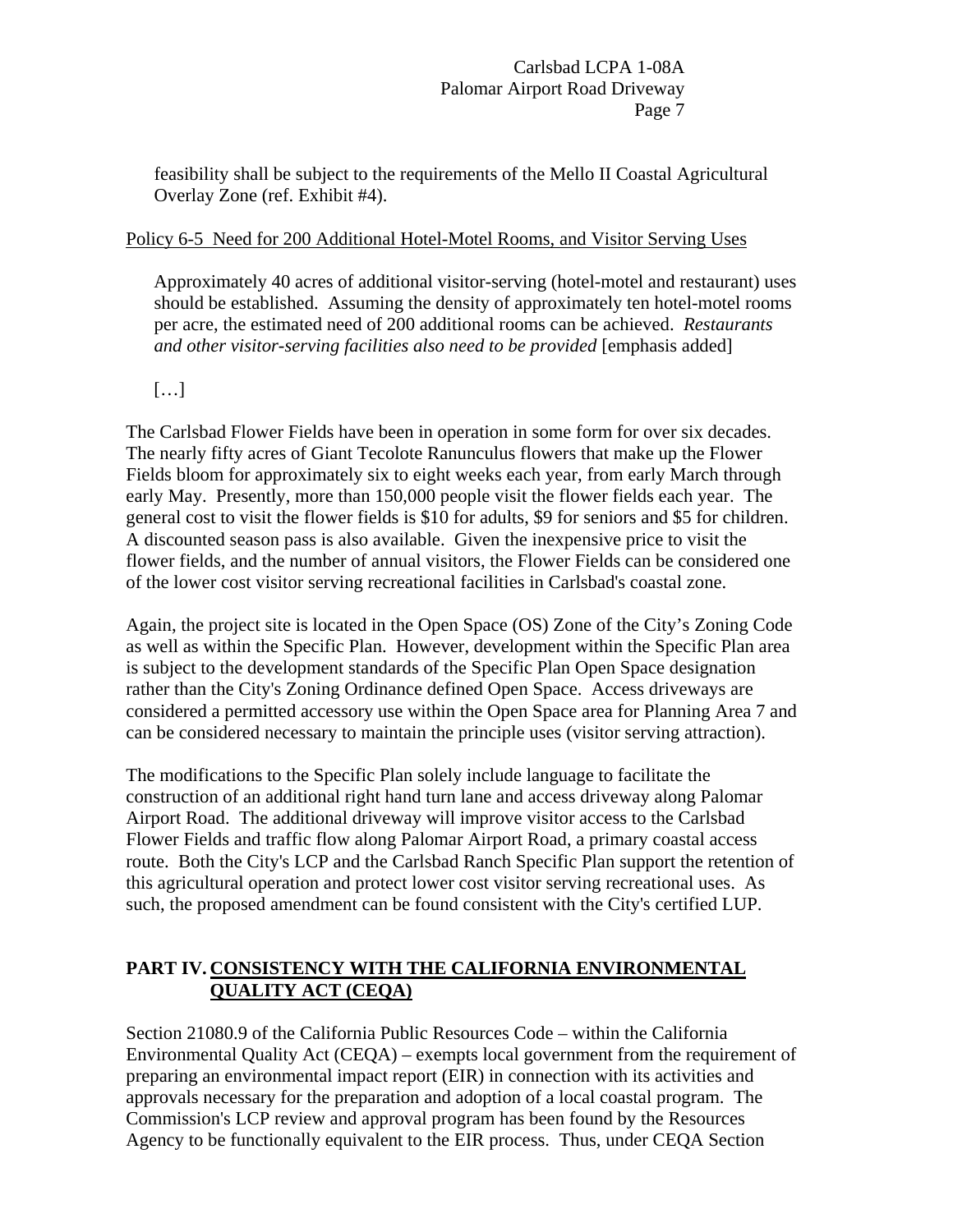21080.5, the Commission is relieved of the responsibility to prepare an EIR for each LCP.

Nevertheless, the Commission is required, in a LCP submittal or, as in this case, a LCP amendment submittal, to find that the approval of the proposed LCP, or LCP, as amended, conforms to CEQA provisions, including the requirement in CEQA section 21080.5(d)(2)(A) that the amended LCP will not be approved or adopted as proposed if there are feasible alternatives or feasible mitigation measures available which would substantially lessen any significant adverse impact which the activity may have on the environment. 14 C.C.R.  $\S$ § 13542(a), 13540(f), and 13555(b). The proposed zoning amendments will not result in adverse impacts on coastal resources or public access. The Commission finds that there are no feasible alternatives or feasible mitigation measures available which would substantially lessen any significant adverse effect which the LCP amendment may have on the environment. Therefore, in terms of CEQA review, the Commission finds that approval of the LCP amendment will not result in any significant adverse environmental impacts.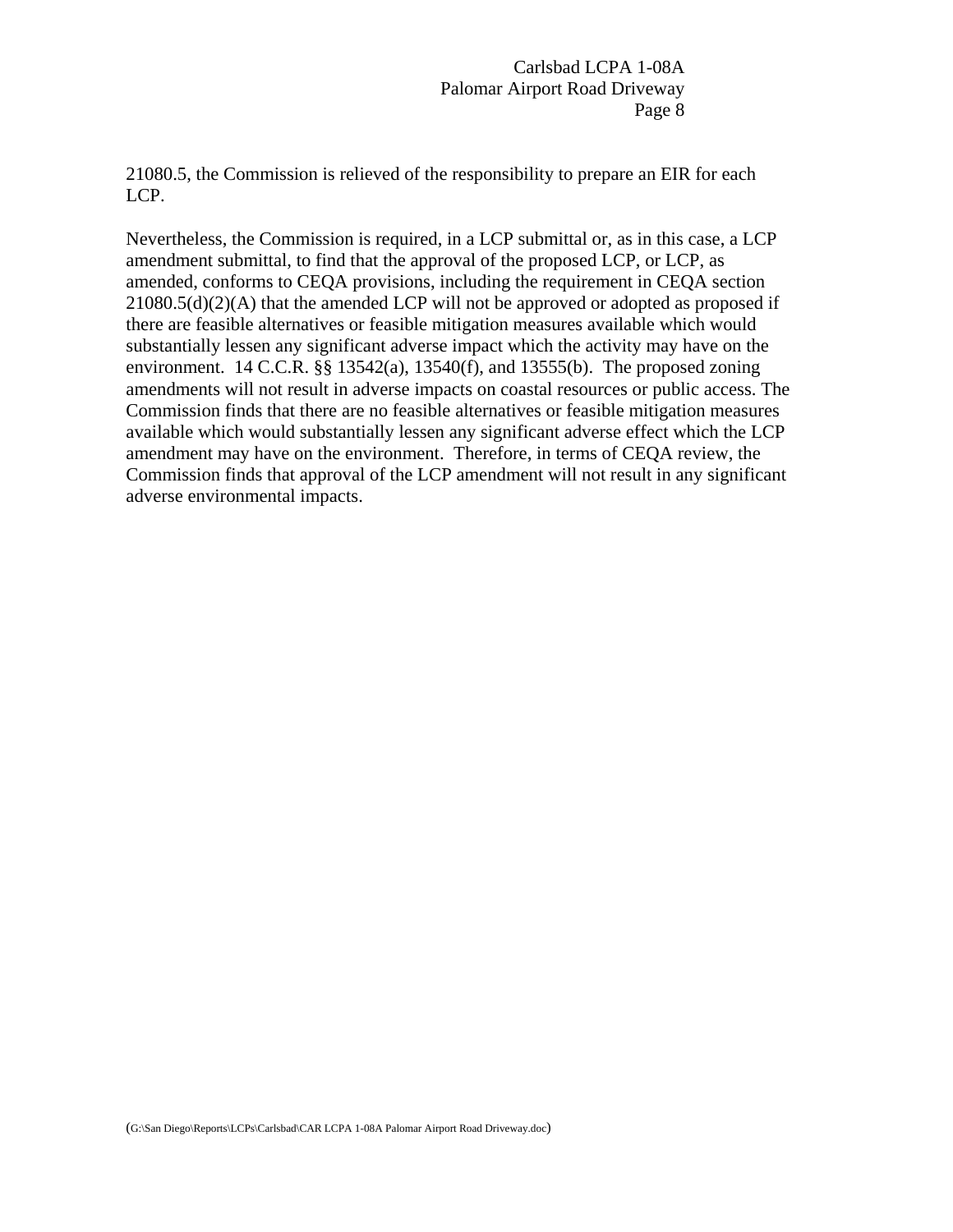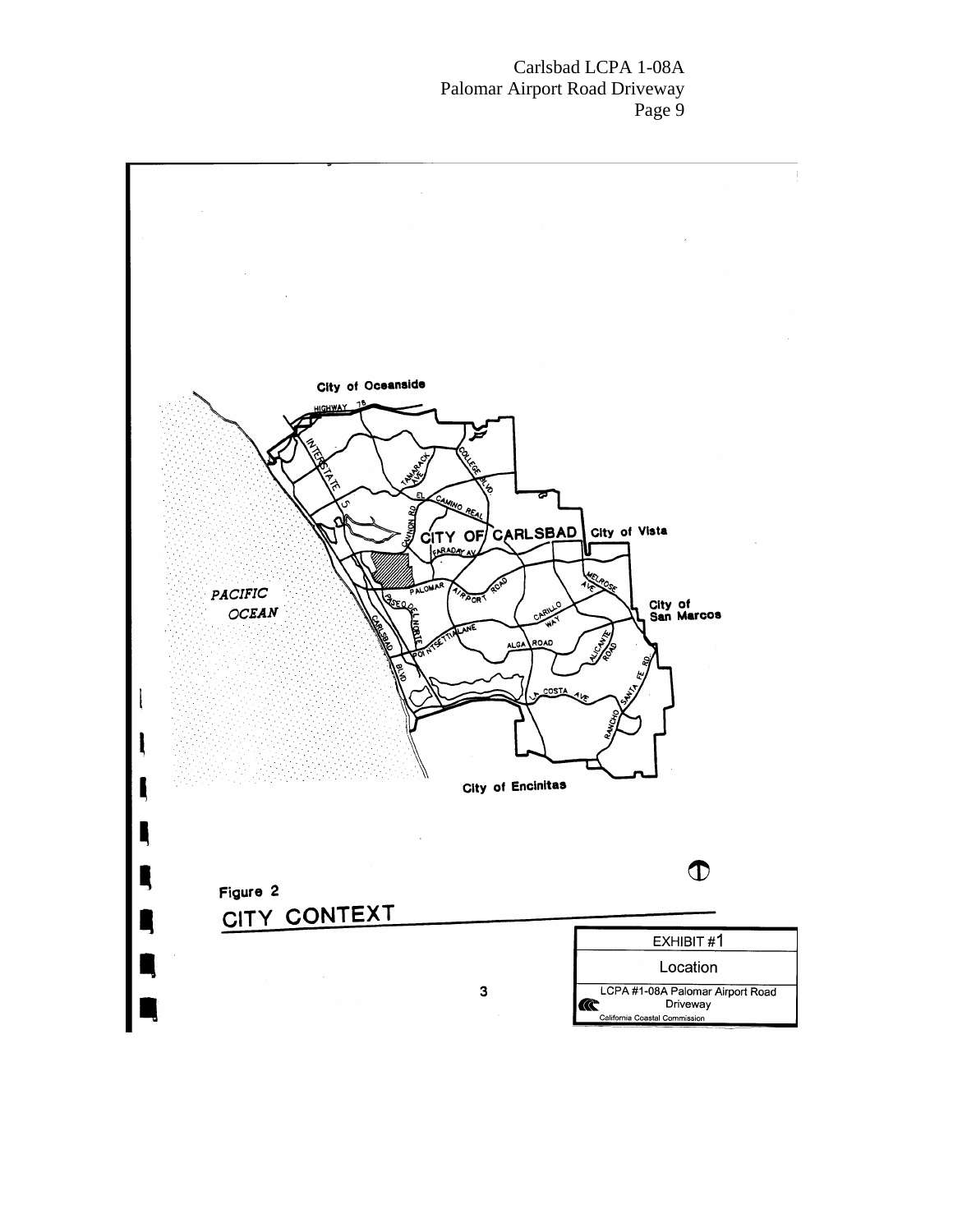|    | <b>EXHIBIT 2</b><br>$5.1 \pm r_h$                                                                                                         |
|----|-------------------------------------------------------------------------------------------------------------------------------------------|
| 1  | RESOLUTION NO. 2008-174                                                                                                                   |
| 2  | A RESOLUTION OF THE CITY COUNCIL OF THE CITY OF                                                                                           |
| 3  | CARLSBAD, CALIFORNIA, APPROVING A DETERMINATION<br>THAT SPECIFIC PLAN AMENDMENT (SP 207(G)) AND LOCAL                                     |
| 4  | COASTAL PROGRAM AMENDMENT (LCPA 07-07) ARE WITHIN<br>THE SCOPE OF THE PREVIOUSLY CERTIFIED CARLSBAD                                       |
| 5  | RANCH SPECIFIC PLAN PROGRAM EIR AND THAT THE<br>PROGRAM EIR ADEQUATELY DESCRIBES THE ACTIVITY                                             |
| 6  | FOR THE PURPOSES OF CEQA AND APPROVING A LOCAL<br>COASTAL PROGRAM AMENDMENT TO AMEND THE                                                  |
| 7  | CARLSBAD RANCH SPECIFIC PLAN, PLANNING AREA 7 (THE<br>FLOWER FIELDS) TO ALLOW FOR A SECOND DRIVEWAY                                       |
| 8  | ACCESS FOR INGRESS ONLY INTO THE ARMSTRONG                                                                                                |
| 9  | GARDEN CENTER/FLOWER FIELDS PROPERTY FROM<br>PALOMAR AIRPORT ROAD ON PROPERTY GENERALLY                                                   |
|    | LOCATED NORTHEAST OF PALOMAR AIRPORT ROAD AND<br>PASEO DEL NORTE IN THE MELLO II SEGMENT OF THE                                           |
| 10 | LOCAL COASTAL PROGRAM AND IN LOCAL FACILITIES<br><b>MANAGEMENT ZONE 13.</b>                                                               |
| 11 | <b>CASE NAME:</b><br>PALOMAR AIRPORT ROAD DRIVEWAY<br><b>CASE NO.:</b><br>SP 207(G)/LCPA 07-07                                            |
| 12 | WHEREAS, pursuant to the provisions of the Municipal Code, the Planning                                                                   |
| 13 | Commission did, on April 16, 2008, hold a duly noticed public hearing as prescribed by law to                                             |
| 14 | consider a Specific Plan Amendment and Local Coastal Program Amendment and                                                                |
| 15 | WHEREAS, the City Council of the City of Carlsbad, on the _____17th<br>day of                                                             |
| 16 | June<br>2008, held a duly noticed public hearing to consider said Specific Plan                                                           |
| 17 |                                                                                                                                           |
| 18 | Amendment and Local Coastal Program Amendment and at that time received                                                                   |
| 19 | recommendations, objections, protests, comments of all persons interested in or opposed to the                                            |
| 20 | SP 207(G) and LCPA 07-07.                                                                                                                 |
| 21 | The City Council of the City of Carlsbad, California, does hereby resolve as<br>follows:                                                  |
| 22 | 1.<br>That the above recitations are true and correct.                                                                                    |
| 23 | 2.<br>That the CEQA findings of the Planning Commission as set forth in Planning                                                          |
| 24 | Commission Resolution No. 6414 on file with the City Clerk, and made a part hereof by<br>reference, are the findings of the City Council. |
| 25 |                                                                                                                                           |
| 26 | 3.<br>That the Local Coastal Program Amendment (LCPA 07-07) findings and<br>conditions of the Planning Commission as set forth in P       |
| 27 | EXHIBIT #2<br>6415 on file with the City Clerk, and made a part hereof<br>conditions of the City Council.                                 |
| 28 | <b>Signed Resolution</b>                                                                                                                  |
|    | LCPA #1-08A Palomar Airport Road<br>Driveway<br>Œ                                                                                         |
|    | California Coastal Commission                                                                                                             |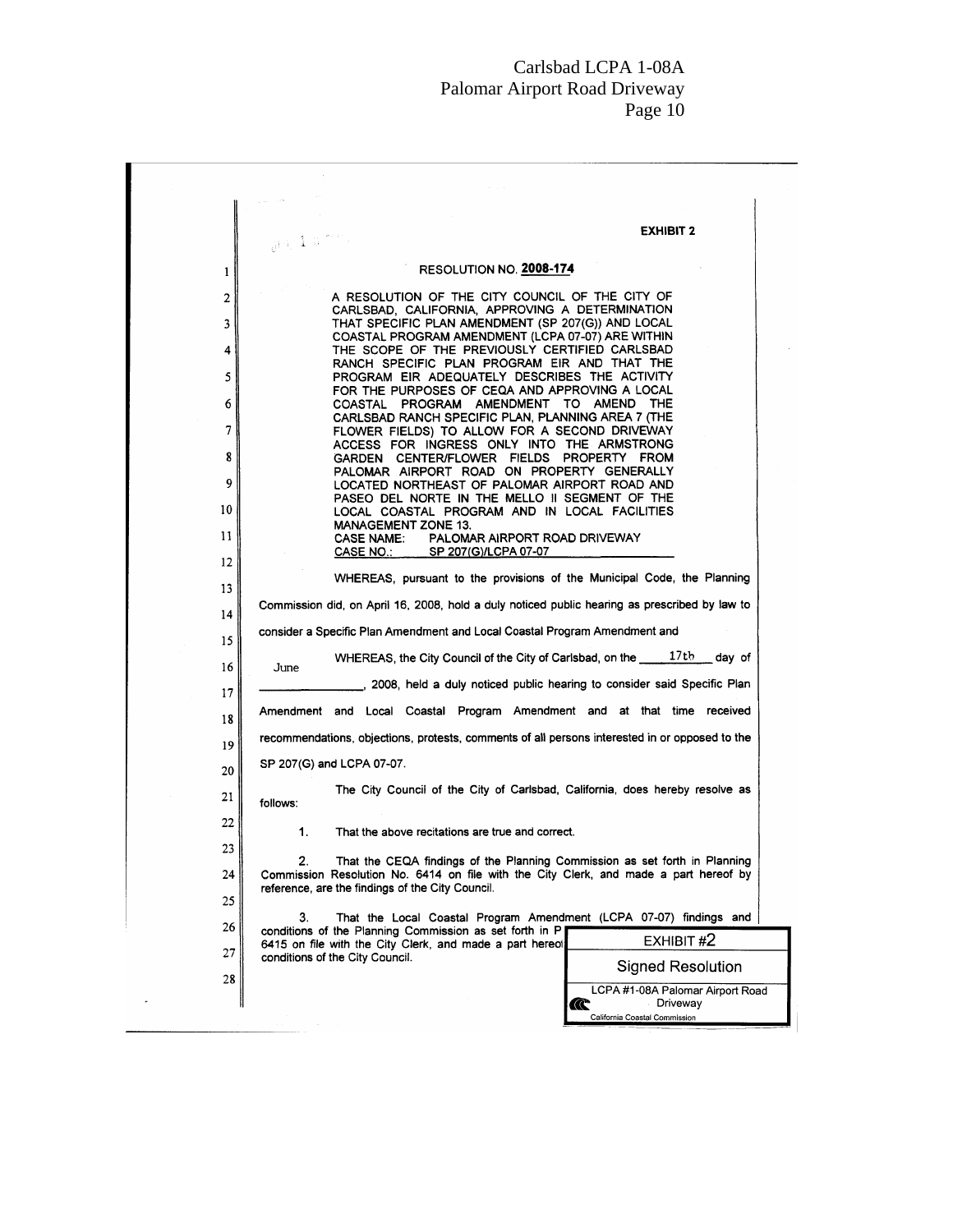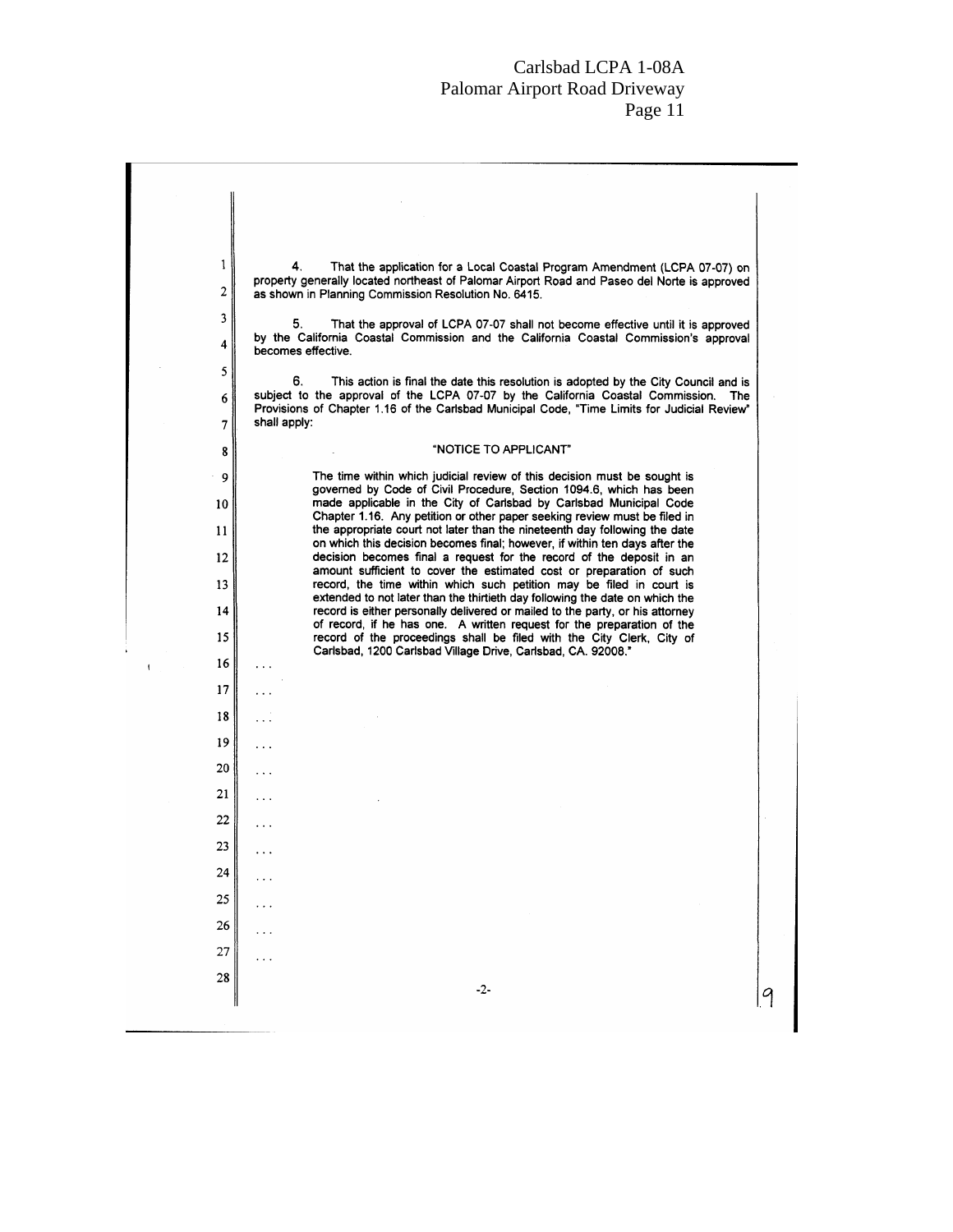| $\mathbf{1}$ |         | PASSED, APPROVED AND ADOPTED at a Regular Meeting of the City Council                |
|--------------|---------|--------------------------------------------------------------------------------------|
| $\sqrt{2}$   |         | of the City of Carlsbad on the 17th day of June, 2008, by the following vote to wit: |
| 3            |         |                                                                                      |
| 4            | AYES:   | Council Members Lewis, Kulchin, Hall, Packard and Nygaard.                           |
| 5            |         |                                                                                      |
| 6            | NOES:   | None.                                                                                |
| 7            |         |                                                                                      |
| $\bf 8$      | ABSENT: | None.                                                                                |
| 9            |         |                                                                                      |
| $10\,$       |         |                                                                                      |
| 11           |         | WIŚ, Mayor                                                                           |
| 12           |         | ATTEST:                                                                              |
| 13           |         |                                                                                      |
| 14           |         |                                                                                      |
| 15<br>16     |         |                                                                                      |
| $17\,$       |         | LORR<br>JE M. WOOD. Citv<br>Clerk<br>(SEAL)                                          |
| 18           |         |                                                                                      |
| 19           |         |                                                                                      |
| 20           |         |                                                                                      |
| 21           |         |                                                                                      |
| $22\,$       |         |                                                                                      |
| 23           |         |                                                                                      |
| 24           |         |                                                                                      |
| 25           |         |                                                                                      |
| ${\bf 26}$   |         |                                                                                      |
| 27           |         |                                                                                      |
| 28           |         |                                                                                      |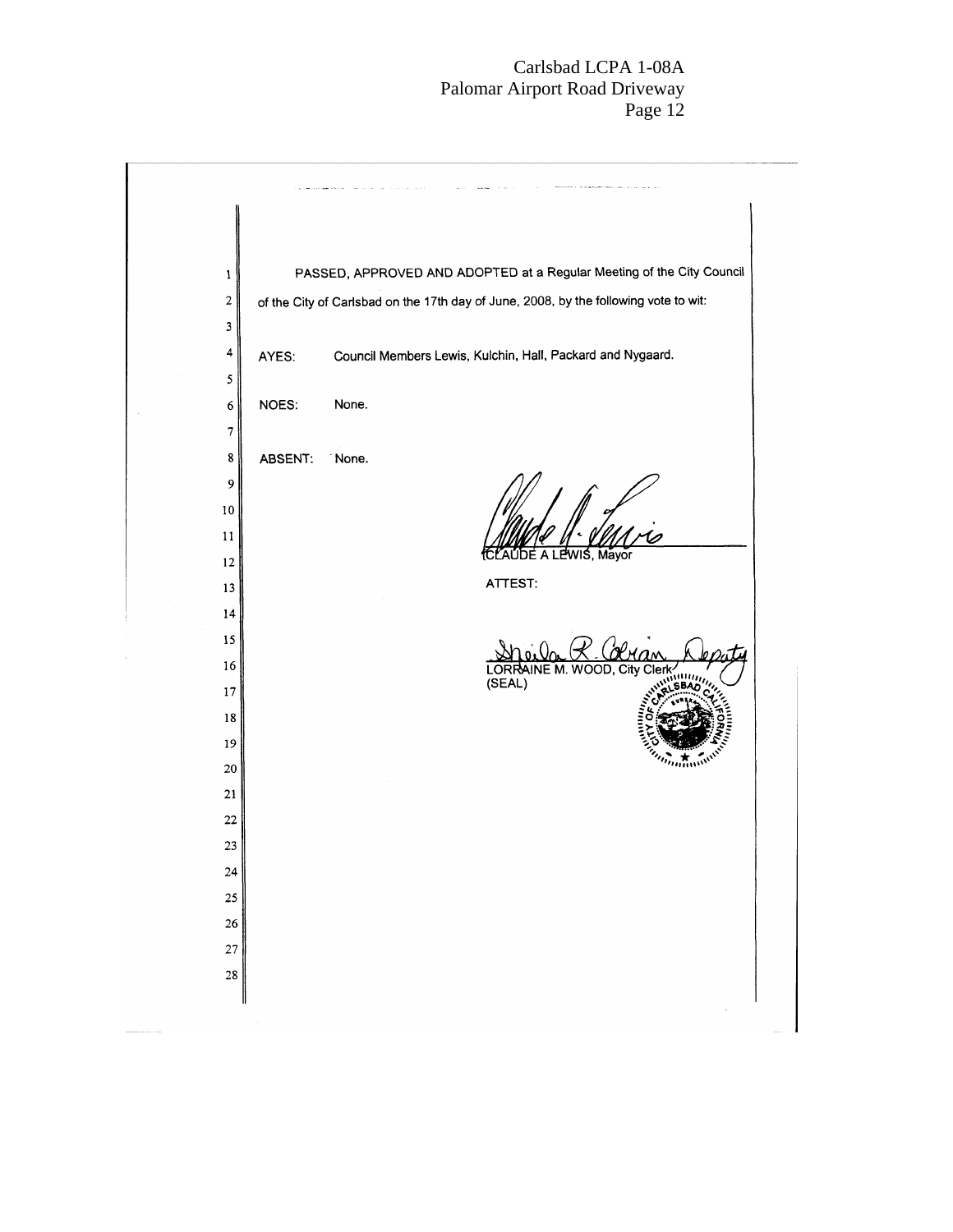|    | <b>EXHIBIT 1</b>                                                                                       |  |
|----|--------------------------------------------------------------------------------------------------------|--|
| 1  | i u 2003<br>ORDINANCE NO. NS-893                                                                       |  |
| 2  | AN ORDINANCE OF THE CITY COUNCIL OF THE CITY OF                                                        |  |
|    | CARLSBAD, CALIFORNIA, ADOPTING AN AMENDMENT TO                                                         |  |
| 3  | THE CARLSBAD RANCH SPECIFIC PLAN (SP 207(G)) TO<br>ALLOW FOR A SECOND DRIVEWAY ACCESS FOR INGRESS      |  |
| 4  | ONLY INTO THE ARMSTRONG GARDEN CENTER/FLOWER<br>FIELDS PROPERTY FROM PALOMAR AIRPORT ROAD ON           |  |
| 5  | LOCATED<br>PROPERTY<br>GENERALLY<br>NORTHEAST<br>0F<br>PALOMAR AIRPORT ROAD AND PASEO DEL NORTE IN THE |  |
| 6  | MELLO II SEGMENT OF THE LOCAL COASTAL PROGRAM<br>AND IN LOCAL FACILITIES MANAGEMENT ZONE 13.           |  |
| 7  | PALOMAR AIRPORT ROAD DRIVEWAY<br><b>CASE NAME:</b><br>CASE NO.: ___<br>SP 207(G)                       |  |
| 8  | The City Council of the City of Carlsbad, California, does ordain as follows:                          |  |
| 9  | WHEREAS, the Carlsbad Ranch Specific Plan was originally adopted by City                               |  |
| 10 |                                                                                                        |  |
| 11 | Council Ordinance No. NS-227 on March 16, 1993 and has been amended several times and                  |  |
| 12 | contains the uses, development standards and design guidelines for the development of the              |  |
| 13 | subject property; and                                                                                  |  |
| 14 | WHEREAS, the City Council of the City of Carlsbad has reviewed and                                     |  |
| 15 | considered a Specific Plan Amendment (SP 207(G)) for the Carlsbad Ranch Specific Plan; and             |  |
| 16 | WHEREAS, after procedures in accordance with requirements of law, the City                             |  |
| 17 | Council has determined that the public interest indicates that said Specific Plan Amendment (SP        |  |
| 18 | $207(G)$ be approved.                                                                                  |  |
| 19 | NOW, THEREFORE, the City Council of the City of Carlsbad does ordain as                                |  |
| 20 | follows:                                                                                               |  |
| 21 | SECTION 1: That Specific Plan (SP 207(G)), on file in the Planning Department,                         |  |
| 22 | and incorporated herein by reference, is adopted. The Carlsbad Ranch Specific Plan (SP                 |  |
| 23 | $207(G)$ ) shall constitute the development plan for the property and all development within the       |  |
| 24 | plan area shall conform to the plan.                                                                   |  |
| 25 | SECTION 2: That the Carlsbad Ranch Specific Plan (SP 207), as amended to                               |  |
| 26 | date, and further amended by Specific Plan Amendment 207(G), dated April 16, 2008, is                  |  |
| 27 | EXHIBIT #3<br>approved.                                                                                |  |
| 28 | <b>Signed Ordinance</b>                                                                                |  |
|    | LCPA #1-08A Palomar Airport Road<br>Driveway<br>Œ<br>California Coastal Commission                     |  |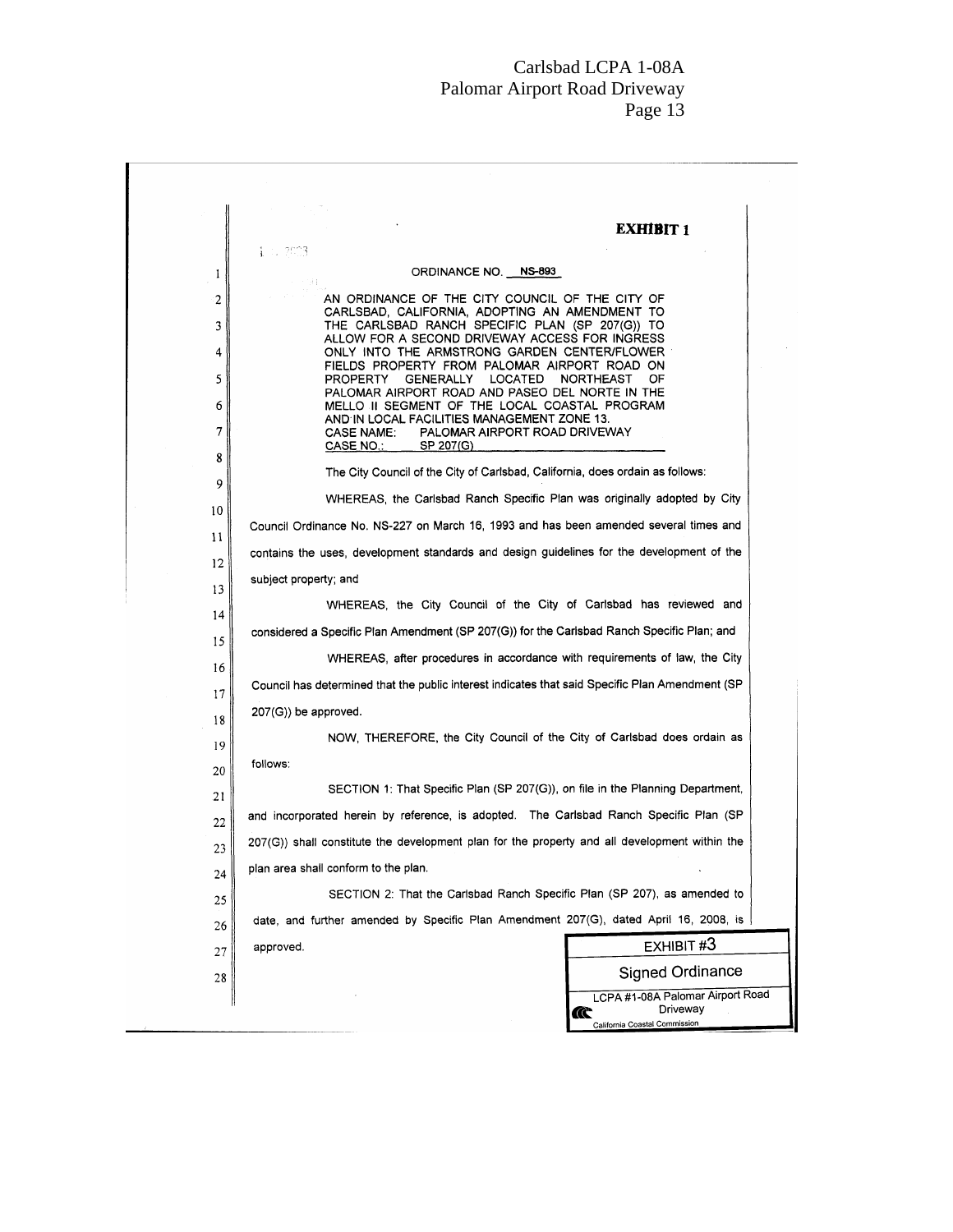| $\mathbf{1}$          | SECTION 3: That Specific Plan Amendment (SP 207(G)) replaces text on Pg.                          |
|-----------------------|---------------------------------------------------------------------------------------------------|
| 2                     | 161 and Figure 49 on Pg. 162 in the Carlsbad Ranch Specific Plan, as shown on Attachments         |
| 3                     | SP 207(G).                                                                                        |
| 4                     | SECTION 4: That the findings and conditions of the Planning Commission, in                        |
| 5                     | Planning Commission Resolution No. 6414, shall constitute the findings and conditions of the      |
| 6                     | City Council.                                                                                     |
| 7                     | EFFECTIVE DATE:<br>This ordinance shall be effective thirty days after its                        |
| 8                     | adoption, but not until Local Coastal Program Amendment LCPA 07-07 is approved by the             |
| 9                     | California Coastal Commission, and the City Clerk shall certify to the adoption of this ordinance |
| 10 <sub>10</sub>      | and cause it to be published at least once in a publication of general circulation in the City of |
| 11                    | Carlsbad within fifteen days after its adoption.                                                  |
| 12                    | Ш                                                                                                 |
| 13                    | 111                                                                                               |
| 14                    | 111                                                                                               |
| 15                    | 111                                                                                               |
| 16                    | III                                                                                               |
| 17                    | III                                                                                               |
| 18                    | Ш                                                                                                 |
| 19                    | III                                                                                               |
| 20                    | 111                                                                                               |
| 21                    | ///                                                                                               |
| 22                    | 111                                                                                               |
| 23                    | 111                                                                                               |
| 24                    | $\sqrt{11}$                                                                                       |
| 25                    | $\ensuremath{I\!I\!I}$                                                                            |
| 26<br>$\overline{27}$ | $\ensuremath{I\!I\!I}$                                                                            |
| 28                    | $l\bar{l}l$                                                                                       |
|                       | $-2-$                                                                                             |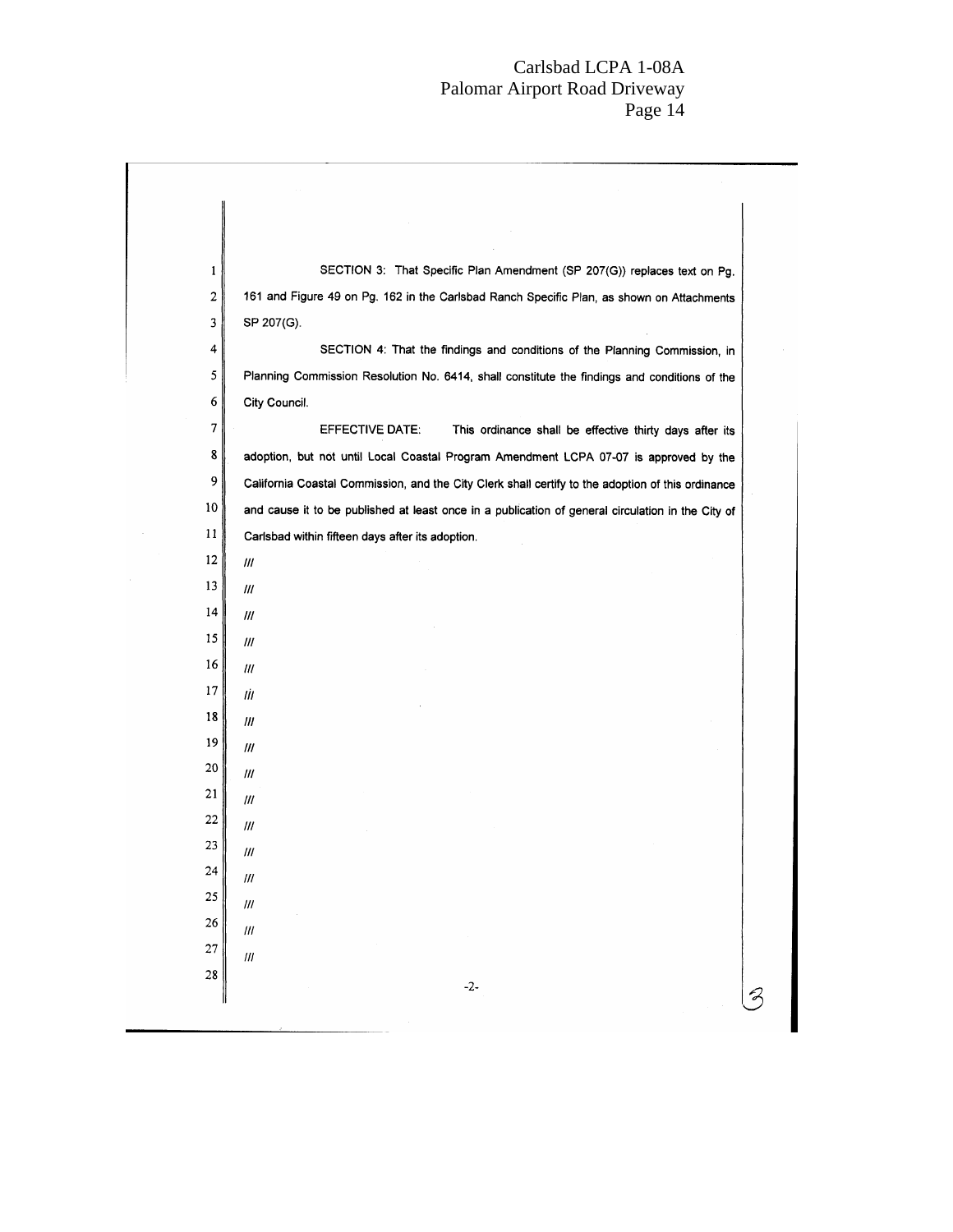| INTRODUCED AND FIRST READ at a regular meeting of the Carlsbad City Council on<br>1 |
|-------------------------------------------------------------------------------------|
| 2<br>the 17th day of June, 2008, and thereafter.                                    |
| 3<br>PASSED, APPROVED AND ADOPTED at a Regular Meeting of the City Council of the   |
| City of Carlsbad on the 24th day of June 2008, by the following vote to wit:<br>4   |
| 5                                                                                   |
| 6<br>Council Members Lewis, Kulchin, Hall, Packard and Nygaard.<br>AYES:            |
| 7<br>NOES:<br>None.                                                                 |
| 8<br>ABSENT: None.                                                                  |
| 9<br>ABSTAIN: None.                                                                 |
| 10                                                                                  |
| 11<br>APPROVED AS TO FORM AND LEGALITY                                              |
| 12                                                                                  |
| 13<br><b>RONAL</b>                                                                  |
| DR. BALL, City Attorney<br>$G/2Y/2008$<br>14                                        |
| 15                                                                                  |
| 16                                                                                  |
| 17                                                                                  |
| 18<br>ATTEST:                                                                       |
| 19                                                                                  |
| 20<br>LORRAII<br>WOOD.<br><b>City Clerk</b>                                         |
| 21<br>(SEAL)                                                                        |
| 22                                                                                  |
| 23                                                                                  |
| 24                                                                                  |
| 25<br>$\eta_{\mu}$ and                                                              |
| 26                                                                                  |
| 27                                                                                  |
| 28                                                                                  |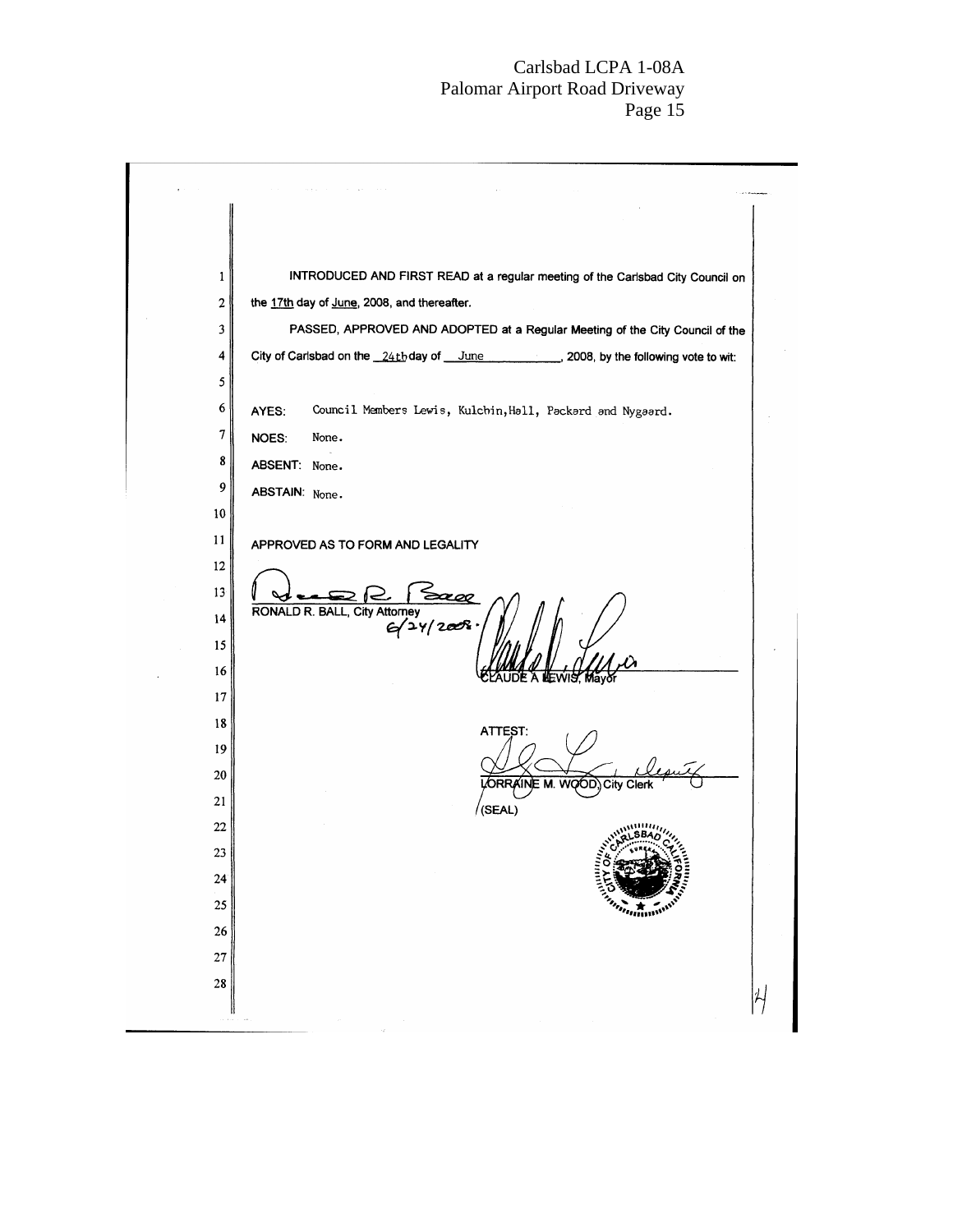|                                                                                                                                                                                                                                                                         | SP 207(G) |
|-------------------------------------------------------------------------------------------------------------------------------------------------------------------------------------------------------------------------------------------------------------------------|-----------|
| iii.<br>Accessory uses and structures permitted:                                                                                                                                                                                                                        |           |
| Public Rest Rooms, Changing Rooms;                                                                                                                                                                                                                                      |           |
| Playground Equipment;                                                                                                                                                                                                                                                   |           |
| Fencing, Patios, Stairways, Barbecue and Fire<br>Pits:                                                                                                                                                                                                                  |           |
| Parking, Staging, Processing and Storage<br>Areas for agricultural crops;                                                                                                                                                                                               |           |
| Shade Houses:                                                                                                                                                                                                                                                           |           |
| Facilities for the sale of flowers, produce and<br>other items related to the promotion of the<br>"Flower Fields":                                                                                                                                                      |           |
| Other similar accessory uses and structures,                                                                                                                                                                                                                            |           |
| determined by the Planning Director to be<br>required for the conduct of the principal uses.                                                                                                                                                                            |           |
| The following uses and structures are permitted by a<br>∶iv.<br>conditional use permit:                                                                                                                                                                                 |           |
| Farmers markets:                                                                                                                                                                                                                                                        |           |
| Private picnic area;<br>Green houses greater than 2,000 sq.ft.;                                                                                                                                                                                                         |           |
| b.<br><b>Parking Standards</b>                                                                                                                                                                                                                                          |           |
| Parking spaces for all permitted and ancillary uses shall be<br>provided consistent with Section 21.44 of the Carlsbad Municipal<br>Code.                                                                                                                               |           |
| <b>Building Height</b><br>c.                                                                                                                                                                                                                                            |           |
| Building Height for all structures within the open space<br>parcels shall not exceed twenty-five feet in height, unless a higher<br>elevation is approved by a conditional use permit issued by the<br>Planning Commission.                                             |           |
| d.<br><b>Signs</b>                                                                                                                                                                                                                                                      |           |
| Signs consistent with the style and character of the specific<br>plan shall be utilized for all agricultural, recreational and accessory<br>uses on Open Space Area 7. Signs shall be consistent with<br>Carlsbad Municipal Code Chapter 21.41.                         |           |
| e.<br><u>Access</u>                                                                                                                                                                                                                                                     |           |
| Vehicular access to Planning Area 7 shall be at two (2) a<br>City Engineer approved locations. One on the east side of Paseo<br>del Norte north of the intersection of Paseo del Norte and Palomar<br>Airport Road, and the other (for ingress only), on the north side |           |

 $\langle \varphi$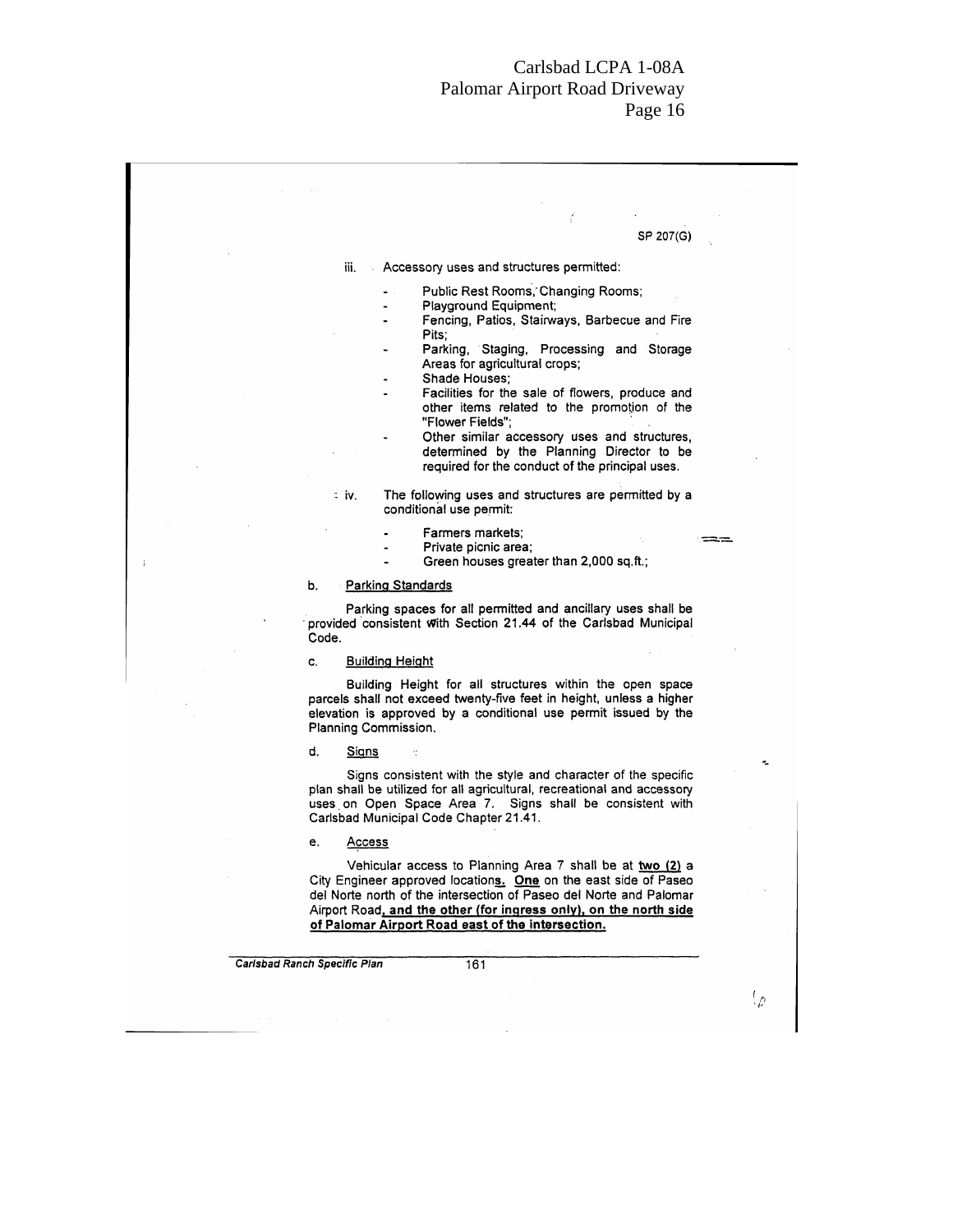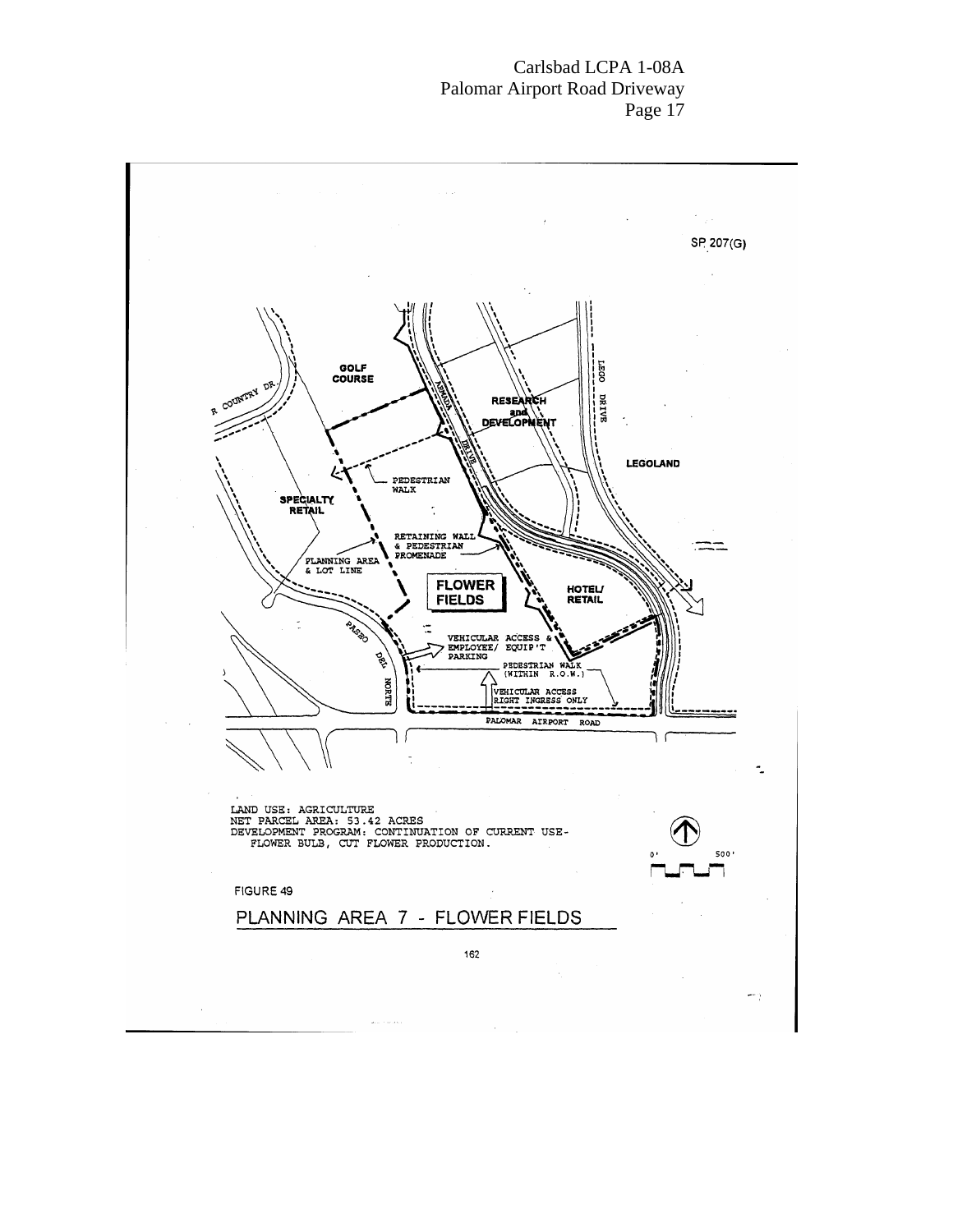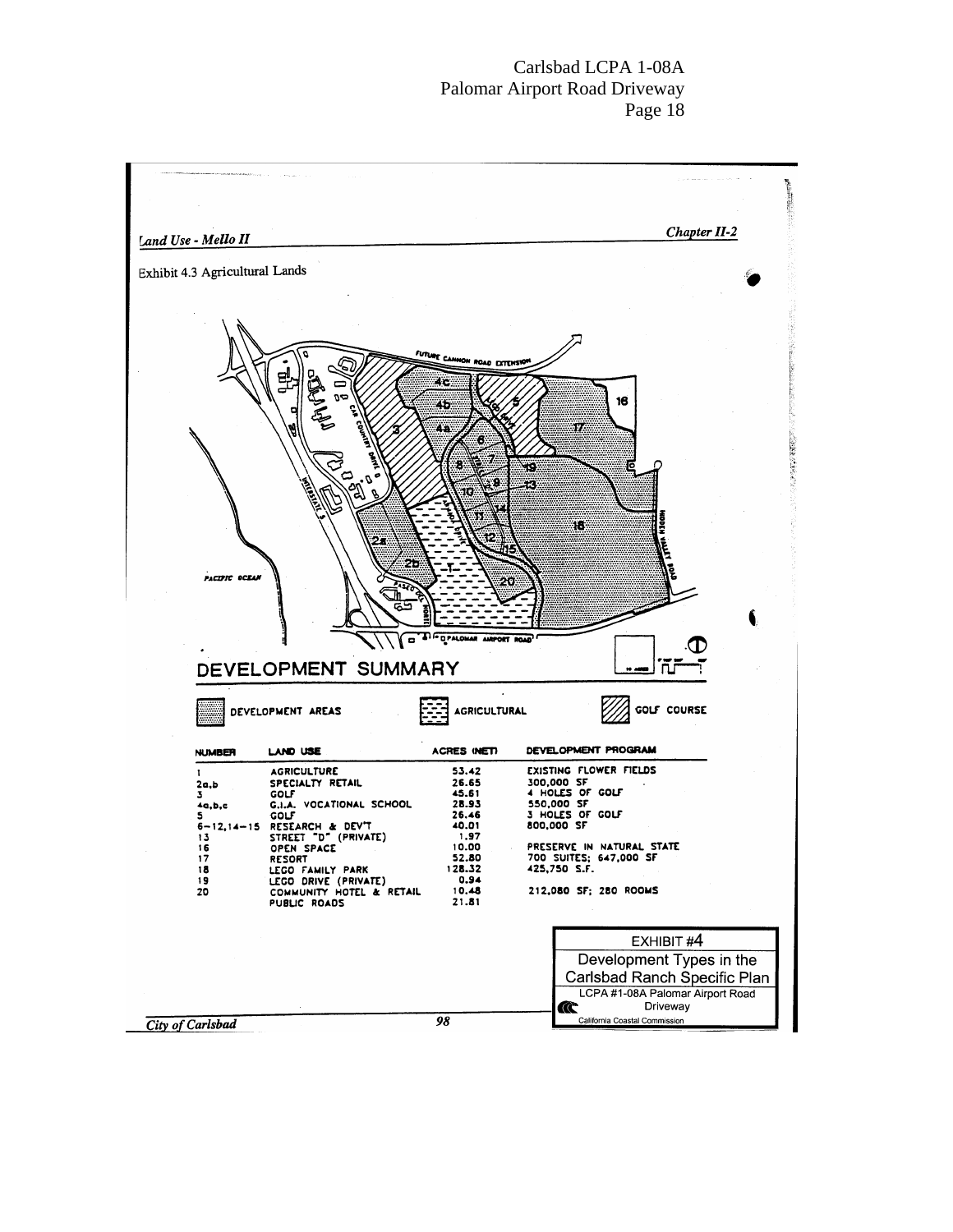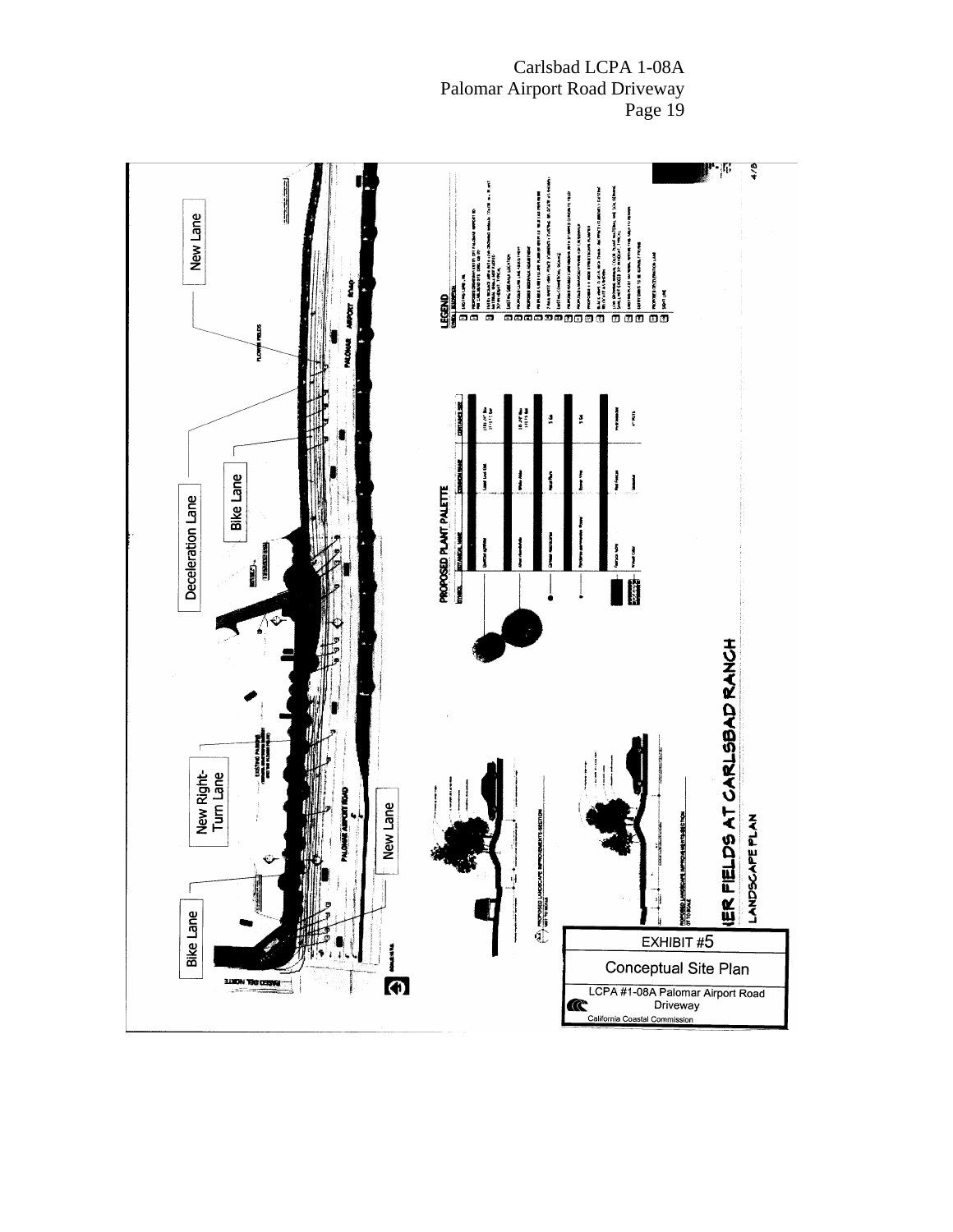| UEC $0.12008$<br><b>CALIFORNIA</b><br>COASTAL COMMISSION<br>SAN DIEGO COAST DISTRI<br>RLSBAD RAN                                                                                                                                                                                                                                                                                                                                  |
|-----------------------------------------------------------------------------------------------------------------------------------------------------------------------------------------------------------------------------------------------------------------------------------------------------------------------------------------------------------------------------------------------------------------------------------|
| Carletad Ll<br>November 25, 2008<br>California Coastal Commission<br>San Diego District<br>7575 Metropolitan Drive, Suite 103<br>San Diego, CA 92108-4402                                                                                                                                                                                                                                                                         |
| Attn: Toni Ross<br>Re: Carlsbad LCP amendment 08-1 Palomar Airport Road Driveway                                                                                                                                                                                                                                                                                                                                                  |
| During the Commission meetings of October 17-18 the Commission approved a one year<br>extension of time for consideration of the above referenced LCP Amendment.                                                                                                                                                                                                                                                                  |
| The purpose of this letter is to request that hearing and consideration occur prior to June<br>1, 2009, in order to permit concurrent construction of the roadway widening and<br>driveway (if approved by the Commission) in a time frame that will not disrupt the<br>farming and visitor service operations at the Flower Fields.                                                                                              |
| The Flower Fields® at Carlsbad Ranch are a part of the Carlsbad Ranch Specific Plan<br>and LCP element. The LCPA which the Commission is asked to review includes an<br>amendment which permits a driveway access off Palomar Airport Road to the Flower<br>Fields parking and service area. The driveway will provide enhanced circulation for both<br>visitors and farm related activities in an area of increasing congestion. |
| If approved, the City of Carlsbad has agreed that the driveway and associated<br>improvements will be will be built as a part of the larger Palomar Airport Road widening<br>which affects the entire frontage of the Flower Fields.                                                                                                                                                                                              |
| The widening project will create significant disturbance at the edge of the field,<br>potentially affecting cut flower quality as the flowers come into bloom, bulb harvesting<br>and processing, and visitor access to the fields when they are in bloom, if the construction<br>project is in process during the season which begins in March and the end of harvest in<br>July.                                                |
| The City has agreed to a construction schedule with work commencing in late<br>August/Early September and completion in late February (attached). However if the<br>LCPA is not resolved before the award of the bids, the project 1                                                                                                                                                                                              |
| EXHIBIT #6<br>driveway and associated work, unless the schedule is changed t<br>Letter of Comment                                                                                                                                                                                                                                                                                                                                 |
| LCPA #1-08A Palomar Airport Road<br>5600 AVENIDA ENCINAS SUITE 100 CARLSBA<br>Œ<br>Driveway<br>TELEPHONE 760 930-9123 FAX 760 431-9020 www<br>California Coastal Commission                                                                                                                                                                                                                                                       |